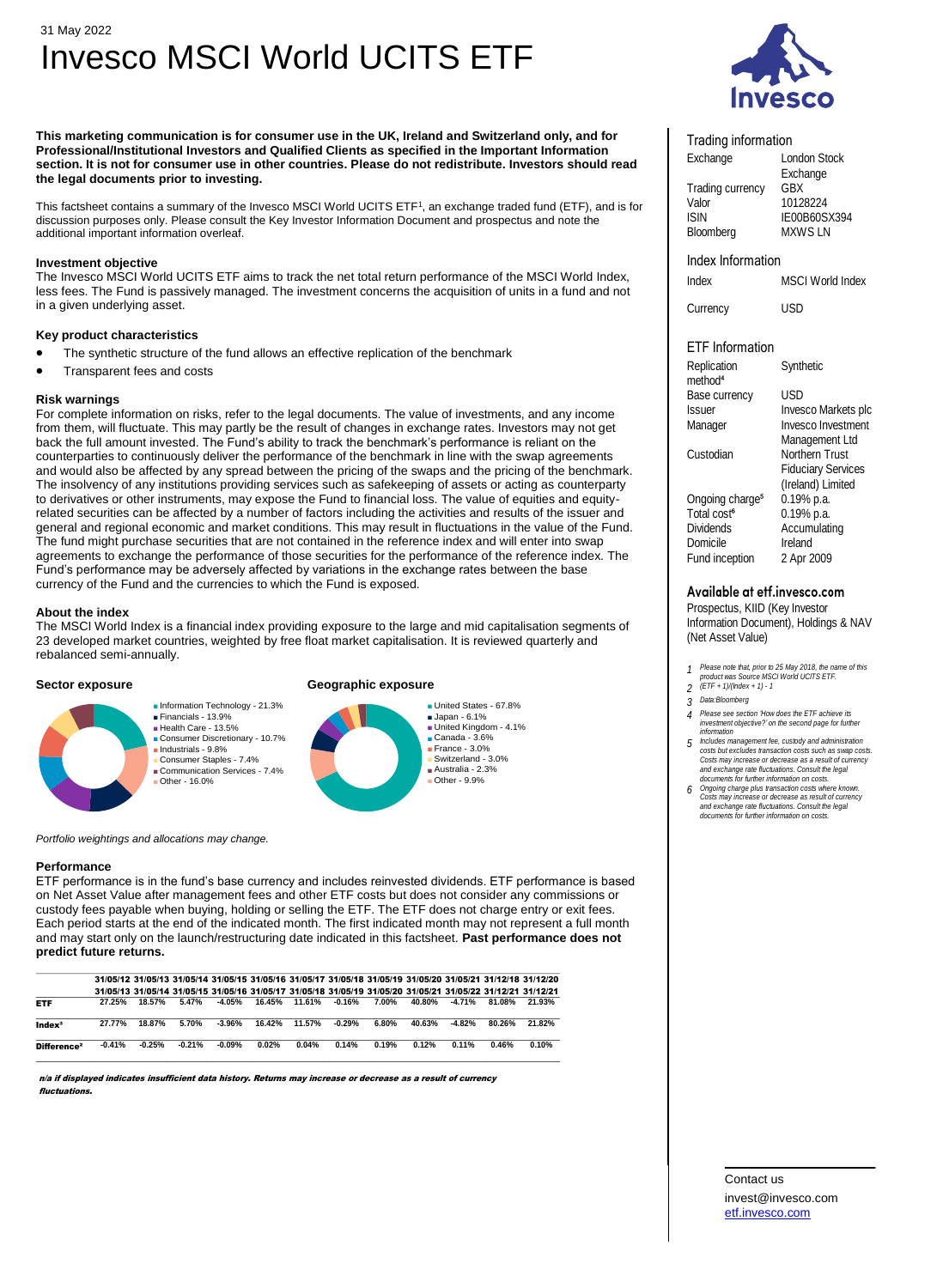# **What are ETFs?**

ETFs are open-ended UCITS funds. Unlike traditional open-ended funds, ETFs can be bought and sold on a stock exchange like ordinary shares.

### **How does this ETF achieve its investment objective?**

The ETF employs a synthetic replication method; it owns a diversified portfolio of equities that may differ from the benchmark index. To achieve the investment objective, the ETF contracts with one or more banks (each a counterparty), which agree to pay any difference between the portfolio performance and the index performance, less any applicable fees. These contracts are known as swaps. Using swaps ensures accurate index tracking but introduces counterparty risk: if a counterparty failed to pay the index performance due under the swap contract, the ETF would instead rely on the performance of its portfolio of equities, which could be lower than the index performance. An ETF's exposure to a swap counterparty is limited by the UCITS regulation, and further limited by measures that we impose. **About Invesco**

At Invesco, we want to help you get more out of life by striving to deliver a superior investment experience. Our range of exchangetraded products are designed to help you make the most of your portfolio, with low cost products tracking established benchmark indices and a range of products that offer something a bit different. In fact, we've built a reputation for innovation and factor investing, so many of the exposures we offer are not available from any other provider. We have the market knowledge to help you trade our products efficiently today, plus the stability, resources and broader expertise that are needed to meet your objectives for the long term.

# **Buying and selling our ETFs**

To buy or sell our ETFs, please consult your broker or financial adviser.

#### **Glossary**

**A-shares** Mainland listings of Chinese companies, traded in local currency.

**Benchmark** An index serving as a reference; a means of comparing securities' valuations.

**Beta** A measure of how strongly a fund reacts to shifts in its

benchmark. A beta of 1 means that the fund price varies, on average, just as much as the benchmark; a beta of more than 1 means that the fund price varies more than the benchmark; a beta of less than 1 means that the fund price varies less.

**Bluechip company** Bluechips are the shares of large, high-revenuegenerating companies. Bluechip shares are traded heavily and generally with low volatility.

**Corporate Governance** Corporate governance is the legal and practical framework for managing and supervising companies to the benefit of all relevant stakeholders.

**Derivative** Derivatives are financial instruments whose prices are driven by the price shifts or price expectations of another financial instrument, which is called the "underlying". Many derivatives are designed to react disproportionately to shifts in the price of the underlying. Derivatives can be used for both hedging and speculative purposes. The most common derivatives are certificates, options, futures and swaps.

**Energy Master Limited Partnerships (MLP's)** Publicly traded entities that are not subject to corporation tax, the structure is designed to encourage private investment in natural resources.

**ESG** Environmental, Social and Governance, three key factors in measuring sustainability and societal impact of a company. **ETCs** Exchange traded commodities, listed debt instruments backed

by a commodity. **ETF** Exchange traded fund. A type of fund that is traded on the stockmarket like ordinary shares. ETFs can be bought and sold during trading hours, like ordinary shares, whereas other types of funds are priced once a day only.

**Factor Investing** An investment strategy in which securities are chosen based on certain characteristics and attributes that may explain differences in returns.

**Factors** Factor investing entails seeking out investment securities on the basis of certain quantitative attributes, called "factors", e.g., securities that have been less volatile in the past.

**Foreign exchange forward contracts** Currency trading is part of credit establishments' foreign transactions and generally entails the exchange of two different currencies.

**Free Float** The portion of a company's shares that can be publicly traded.

**Hedged** Foreign exchange forward contracts are used to hedge asset classes, i.e., to protect them against currency fluctuations. The objective is to achieve a performance that is just as great as the performance of the underlying currency.

**Investment grade (high quality)** Fixed-income securities with high credit quality (rated at least "BBB" by S&P). **IQS** Invesco Quantitative Strategies

#### **Preferred securities** A term used in the US for shares that are given precedence over other shares.

**Price-book value ratio** The price-book value ratio is the ratio between a company's share price and its accounting value, i.e., each shareholder's share of the company's share capital. The lower a company's price-book value, the less "expensive" its shares are. **Substance value** Substance value is the combined net value of all a company's assets.

**Swap** Swaps are derivatives through which cash flows are exchanged for the purpose of managing risks. Two examples are interest-rate and currency swaps.

**UCITS** An abbreviation for "Undertakings for Collective Investment in Transferrable Securities". In a European legal context, these are investment funds that invest in legally defined types of securities and other financial instruments (securities funds).

# **Important information**

This marketing communication is for consumer use in the UK, Ireland and Switzerland only, and for professional investors in Denmark, Finland, Luxembourg, the Netherlands, Norway, Portugal, Spain, Sweden, Qualified Clients/Sophisticated Investors in Israel, and in Singapore for Institutional Investors only. This document contains information that is for discussion purposes only. Marketing materials may only be distributed in other jurisdictions in compliance with private placement rules and local regulations.

By accepting this document, you consent to communicating with us in English, unless you inform us otherwise. For more information on our funds and the relevant risks, please refer to the share class-specific Key Investor Information Documents (available in local language), the Annual or Interim Reports , the Prospectus, and constituent documents, available fro[m www.invesco.eu.](https://www.invesco.eu/) A summary of investor rights is available in English from

[www.invescomanagementcompany.ie.](https://www.invescomanagementcompany.ie/) The management company may terminate marketing arrangements. This document is marketing material and is not intended as a recommendation to buy or sell any particular asset class, security or strategy. Regulatory requirements that require impartiality of investment/investment strategy recommendations are therefore not applicable nor are any prohibitions to trade before publication. This document should not be considered financial advice. Persons interested in acquiring the fund should inform themselves as to (i) the legal requirements in the countries of their nationality, residence, ordinary residence or domicile; (ii) any foreign exchange controls and (iii) any relevant tax consequences. Any calculations and charts set out herein are indicative only, make certain assumptions and no guarantee is given that future performance or results will reflect the information herein. For details on fees and other charges, please consult the prospectus, the KIID and the supplement of each product. UCITS ETF's units / shares purchased on the secondary market cannot usually be sold directly back to UCITS ETF. Investors must buy and sell units / shares on a secondary market with the assistance of an intermediary (e.g. a stockbroker) and may incur fees for doing so. In addition, investors may pay more than the current net asset value when buying units / shares and may receive less than the current net asset value when selling them. For the full objectives and investment policy please consult the current prospectus. The funds or securities referred to herein are not sponsored, endorsed, or promoted by MSCI, and MSCI bears no liability with respect to any such funds or securities or any index on which such funds or securities are based. The prospectus contains a more detailed description of the limited relationship MSCI has with Invesco and any related funds. No action has been taken or will be taken in Israel that would permit a public offering of the Fund or distribution of this document to the public in Israel. This Fund has not been approved by the Israel Securities Authority (the ISA). Accordingly, the Fund shall only be sold in Israel to an investor of the type listed in the First Schedule to the Israeli Securities Law, 1968, which has confirmed in writing that it falls within one of the categories listed therein (accompanied by external confirmation where this is required under ISA guidelines), that it is aware of the implications of being considered such an investor and consents thereto, and further that the Fund is being purchased for its own account and not for the purpose of re-sale or distribution. This document may not be reproduced or used for any other purpose, nor be furnished to any other person other than those to whom copies have been sent. Nothing in this document should be considered investment advice or investment marketing as defined in the Regulation of Investment Advice, Investment Marketing and Portfolio Management Law, 1995 ("the Investment Advice Law"). Investors are encouraged to seek competent investment advice from a locally licensed investment advisor prior to making any investment. Neither Invesco Ltd. Nor its subsidiaries are licensed under the Investment Advice Law, nor does it carry the insurance as required of a licensee thereunder. This document does not constitute an offer to sell or solicitation of an offer to buy any securities or fund units other than the fund offered hereby, nor does it constitute an offer to sell to or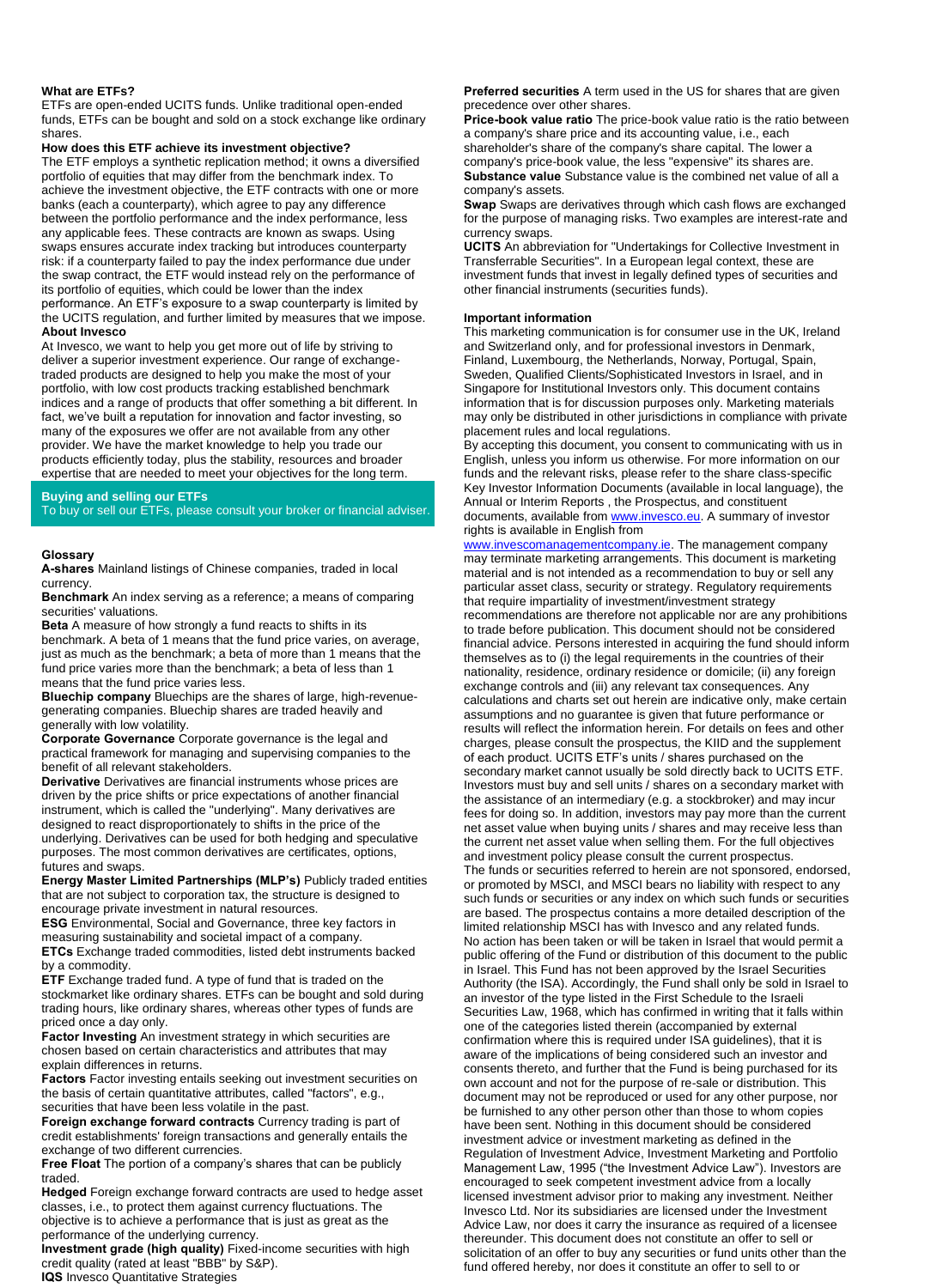solicitation of an offer to buy from any person or persons in any state or other jurisdiction in which such offer or solicitation would be unlawful, or in which the person making such offer or solicitation is not qualified to do so, or to a person or persons to whom it is unlawful to make such offer or solicitation.

The representative in Switzerland and paying agent is BNP Paribas Securities Services, Paris, succursale de Zurich, Selnaustrasse 16, 8002 Zurich, Switzerland. The funds are domiciled in Ireland. The legal offering documents (Prospectus, annual & semi-annual reports, articles/trustee deed/management regulations) are available free of charge from the representative for the funds distributed in Switzerland. This document has been communicated by Invesco Investment Management Limited, Ground Floor, 2 Cumberland Place, Fenian Street, Dublin 2, Ireland, Invesco Asset Management Limited, Perpetual Park, Perpetual Park Drive, Henley-on-Thames, Oxfordshire RG9 1HH, UK. Authorised and regulated by the Financial Conduct Authority and Invesco Asset Management (Schweiz) AG, Talacker 34, 8001 Zurich, Switzerland.

#### **Singapore**

This document is provided to Institutional Investors only in Singapore. Not for further distribution. The strategy or strategies mentioned in this document (if any) may be adopted by a fund or different funds. This document has not been registered as a prospectus with the Monetary Authority of Singapore. Accordingly, this document and any other document or material in connection with the offer or sale, or invitation for subscription or purchase, of the fund(s) mentioned in the document (the "Fund(s)") (if any) may not be circulated or distributed, nor may the Fund(s) be offered or sold, or be made the subject of an invitation for subscription or purchase, whether directly or indirectly, to persons in Singapore other than (i) to an institutional investor under Section 304 of the Securities and Futures Act, Chapter 289 of Singapore (the "SFA") or (ii) otherwise pursuant to, and in accordance with the conditions of, any other applicable provision of the SFA. As the Fund(s) is/ are not denominated in Singapore dollars, eligible investors must be aware of their exposure to foreign currency exchange risk. This document is issued in Singapore by Invesco Asset Management Singapore Ltd, 9 Raffles Place, #18-01 Republic Plaza, Singapore 048619.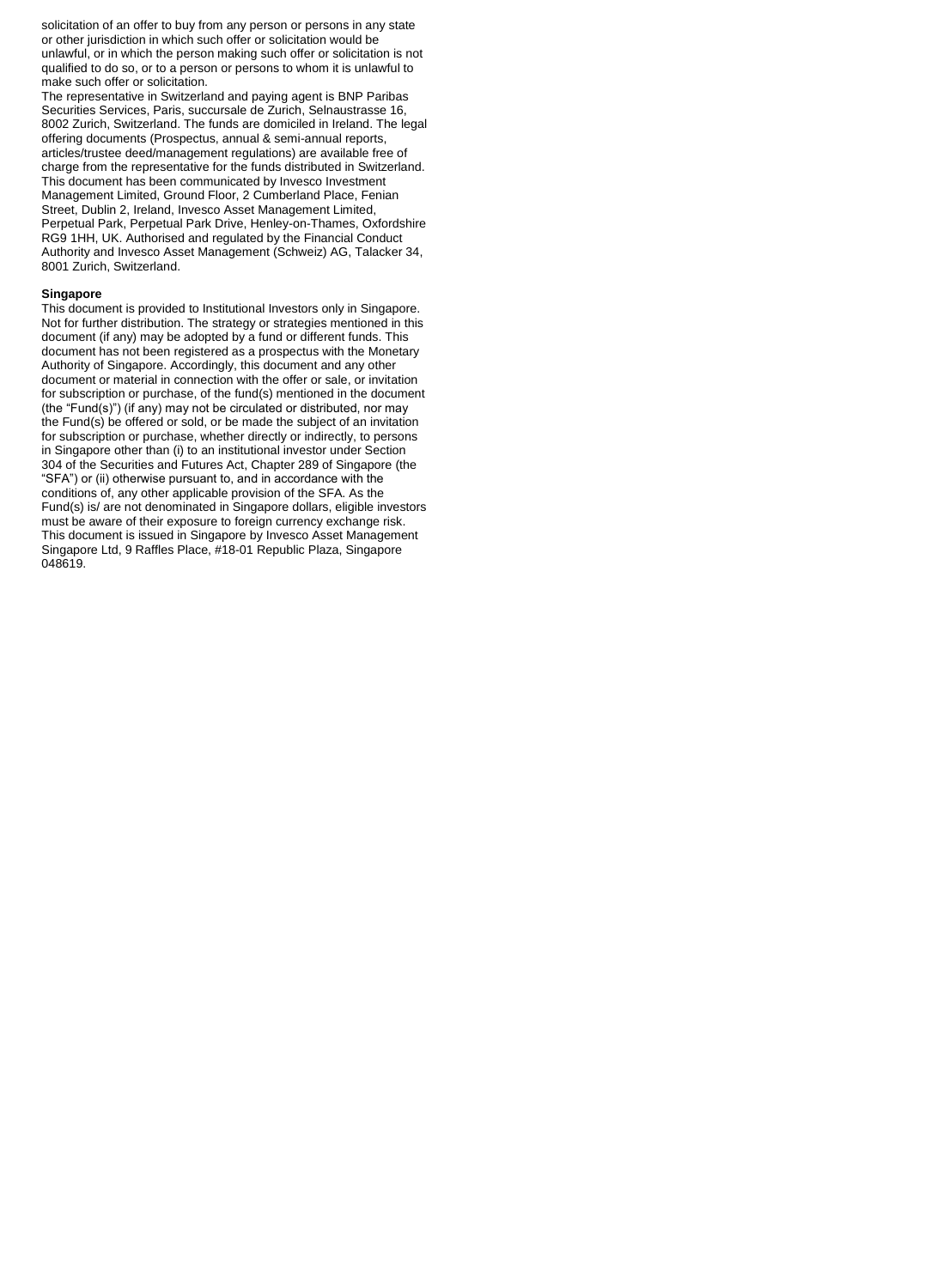# **ESG Supplement**

As at 31 May 2022

# **Invesco's Commitment to ESG Investing**

At Invesco, our commitment to ESG investing is a key element of our ambition to be the most client-centric asset manager.

Environmental, social, and governance (ESG) considerations are a critical part of our corporate culture, and we appreciate they also may be important in your own investment strategy.

Although not all of our ETFs follow an index with specific ESG characteristics, the information on this page provides transparency to help you identify long-term risks and opportunities in your investments.

Business involvement screens can help you gain better insights into potentially controversial business activities that a fund or index may be exposed to.

All ESG, carbon emissions, and business involvement data are sourced from MSCI ESG Research. In order to assess the ESG profile, the fund or index must have at least 10 securities or constituents, and 65% of the fund's weight must be covered by MSCI ESG Research. For more details, please see MSCl's methodology on www.msci.com

# **Article 6 SFDR**

For the purposes of meeting the requirements of Article 6 SFDR, we have disclosed information on Sustainability Risks in the Prospectus Addendum found on etf.invesco.com

# **Important ESG Information**

**The above information is for illustrative purposes only. Providing this information is not indicative of how or whether ESG factors will be integrated into a fund. Unless otherwise stated in the legal offering documents (fund and share class specific Key Investor Information Document (KIID), prospectus, annual & semi-annual reports), the ESG information provided on this page does not change a fund's investment objective or policy or constrain the fund's investable universe. For more information regarding a fund's investment strategy, please see the fund's prospectus, available free of charge on our website etf.invesco.com and from the issuers. The rating may vary from one rating agency to another. The rating may change over time and is not a guarantee of future performance of the fund.**

| <b>ESG Profile</b>                |    |
|-----------------------------------|----|
| ESG Fund Rating (AAA-CCC)         |    |
| ESG Quality Score (0-10)          |    |
| <b>Environmental Pillar Score</b> |    |
| Social Pillar Score               |    |
| Governance Pillar Score           | 52 |
| ESG % Coverage                    |    |
|                                   |    |

# **Carbon Footprint Index<sup>1</sup> <b>Index<sup>1</sup>**

Scope 1 Emissions (tons CO<sub>2</sub>e) 134,124.3 Scope 2 Emissions (tons CO<sub>2</sub>e) 30,898.7 Total Carbon Intensity (tons CO<sub>2</sub>e/\$M) 165.4 Wtd Avg Carbon Intensity (tons CO<sub>2</sub>e/\$M) 158.5

### **MSCI ESG Rating Distribution**

Distribution of ESG Ratings across the index from AAA (best) to CCC (worst). 100%



# **ESG Trend Momentum**

The percentage of companies held by the fund or index that have improved their ESG Rating, (positive), have no change (stable) or worsened (negative) since the previous rating.

| <b>Trend</b> | Index <sup>1</sup> |
|--------------|--------------------|
| Positive     | 33.2%              |
| Stable       | 63.3%              |
| Negative     | 3.0%               |
| Unrated      | $0.4\%$            |
|              |                    |

| <b>Corporate Governance</b> | Index <sup>1</sup> |  |  |
|-----------------------------|--------------------|--|--|
| Board Independence          | 79.8%              |  |  |
| Female Directors            | 32.6%              |  |  |

| <b>Business Screening and Exclusions</b> |         |
|------------------------------------------|---------|
| <b>UN Global Compact Violations</b>      | 1.1%    |
| Civilian Firearms                        | $0.1\%$ |
| <b>Controversial Weapons</b>             | በ 6%    |
| <b>Conventional Weapons</b>              | 1 6%    |
| Nuclear Weapons                          | 1.7%    |
| Tobacco                                  | በ ጸ%    |
| <b>Thermal Coal</b>                      | 1.3%    |
| Oil Sands                                | 0.3%    |
| <b>Recreational Cannabis</b>             | $1\%$   |

| <b>ESG Rating Distribution</b><br>by Sector <sup>2</sup> | <b>AAA</b> | AA      | A       | <b>BBB</b> | <b>BB</b>                                         | B                 | <b>CCC</b>                    | <b>Not</b><br>Rated |
|----------------------------------------------------------|------------|---------|---------|------------|---------------------------------------------------|-------------------|-------------------------------|---------------------|
| <b>Communication Services</b>                            | $0.8\%$    | $2.0\%$ | $1.4\%$ | $5.2\%$    | $1.4\%$                                           |                   | $1.2\% \leq 0.1\%$            |                     |
| Consumer Discretionary                                   | 0.6%       | $1.7\%$ | 3.3%    | 1.6%       | 0.6%                                              |                   | $0.5\% \le 0.1\%$             |                     |
| <b>Consumer Staples</b>                                  | $0.7\%$    | $3.2\%$ | 1.3%    | $2.0\%$    | $< 0.1\% < 0.1\%$                                 |                   | $\overline{a}$                |                     |
| Energy                                                   | 0.3%       | 0.8%    | 2.0%    | $2.1\%$    | $0.1\%$                                           |                   |                               |                     |
| <b>Financials</b>                                        | 1.0%       | 5.4%    | $3.4\%$ | 1.9%       | 1.8%                                              | $0.1\%$           | $\overline{a}$                | $<$ 0.1%            |
| Health Care                                              | 0.6%       | 2.6%    | 4.3%    | 3.8%       | 1.3%                                              |                   | $0.7\% \le 0.1\%$             |                     |
| Industrials                                              | 1.1%       | 2.8%    | 3.4%    | 1.6%       |                                                   |                   | $0.7\% < 0.1\% < 0.1\%$       |                     |
| Information Technology                                   | 5.5%       | 2.9%    | 8.3%    | $2.1\%$    |                                                   |                   | $0.2\% < 0.1\% < 0.1\%$       |                     |
| <b>Materials</b>                                         | 0.5%       | $1.0\%$ | $2.0\%$ | 1.0%       |                                                   |                   | $0.2\% \leq 0.1\% \leq 0.1\%$ |                     |
| <b>Real Estate</b>                                       | 0.3%       | $0.7\%$ | 0.9%    | 0.5%       |                                                   | $0.5\% \le 0.1\%$ | $\overline{a}$                |                     |
| Utilities                                                | 0.6%       | 1.3%    | 0.8%    | 0.3%       | $0.1\%$                                           | $\overline{a}$    | $<$ 0.1%                      |                     |
| Other                                                    |            |         |         |            | $0.1\%$ < 0.1% < 0.1% < 0.1% < 0.1% < 0.1% < 0.1% |                   | $\overline{\phantom{a}}$      | $< 0.1\%$           |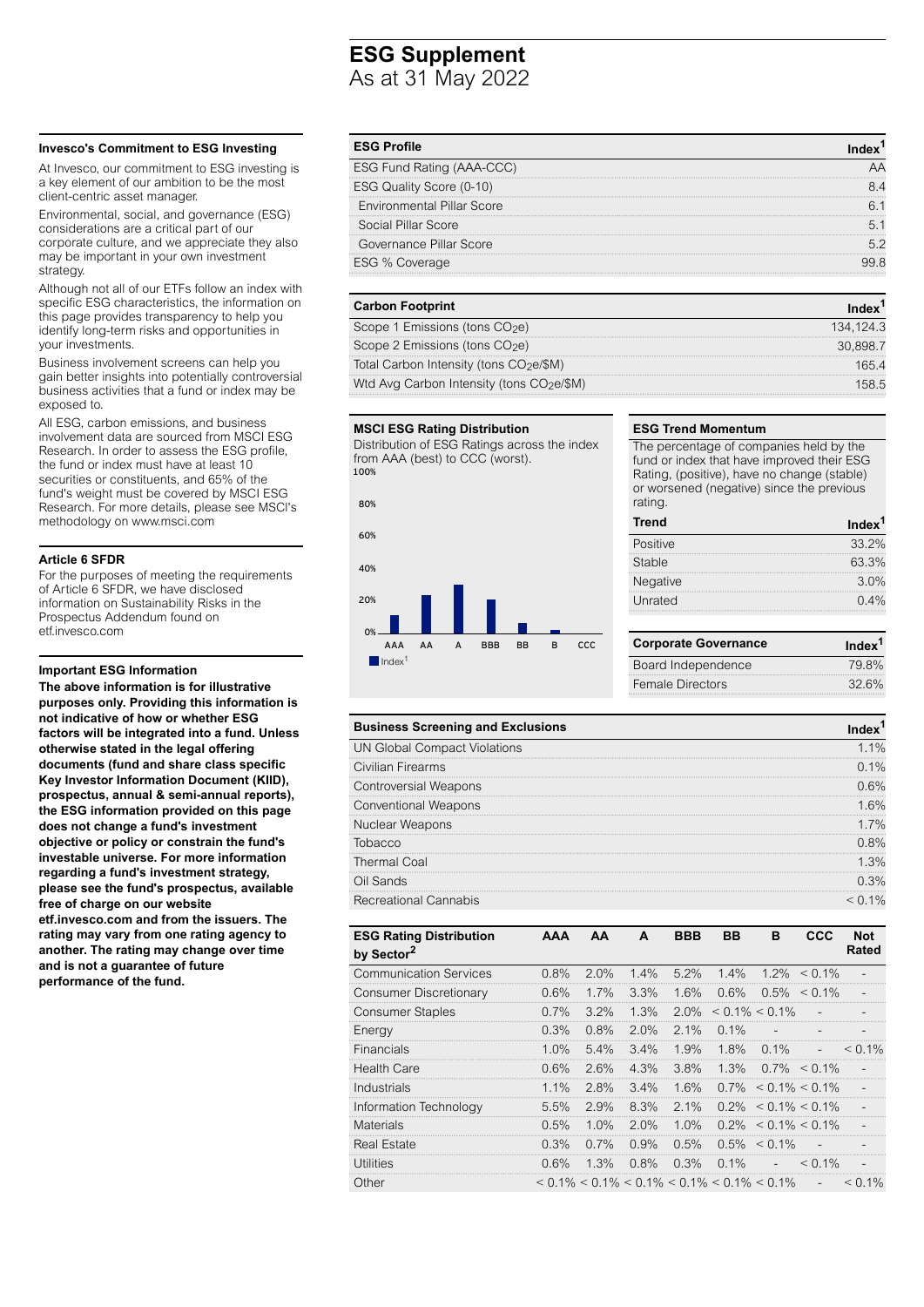# **Glossary**

**MSCI ESG Fund Rating:** Designed to measure the ESG risks and opportunities of a fund's underlying holdings, making it possible to rank or screen mutual funds and ETFs and on a AAA to CCC ratings scale. This rating aims to provide fund level transparency and measure the ESG characteristics of the total portfolio. It is calculated as a direct mapping of MSCI ESG Quality Scores to letter rating categories. ESG Leaders are companies with an ESG rating of AAA or AA (best in class), and ESG Laggards are companies with an ESG rating of B or CCC.

**MSCI ESG Quality Score:** Calculated as the weighted average of the underlying holding's ESG Scores. It is provided on a 0-10 scale, with 0 and 10 being the respective lowest and highest possible scores. MSCI scores underlying holdings according to their exposure to 20 industry specific material ESG risks and their ability to manage those risks relative to peers. These issuerlevel ESG scores correspond to an issuer-level ESG rating. The scores are based on industryadjusted company ratings from MSCI.

**ESG % Coverage:** The percentage of the fund and benchmark where MSCI ESG Research is available.

**CO<sub>2</sub> Scope 1 Emission:** A company's Scope 1 direct emissions (tCO<sub>2</sub>e) from operations. The direct emissions data represents the final, MSCI reviewed and approved value based on the MSCI methodology, which selects the accurate value from available sources.

**CO<sub>2</sub> Scope 2 Emission:** A company's Scope 2 energy indirect emissions (tCO<sub>2</sub>e) from operations. The energy indirect emissions data represents the final, MSCI reviewed and approved value based on the MSCI methodology, which selects the accurate value from available sources.

**Total Carbon Intensity:** Measures the fund or index's overall carbon intensity and carbon efficiency associated with its holdings, based on carbon expertise and research provided by MSCI. It uses the carbon intensity metrics at the company level (Scope 1 + Scope 2) per US\$1 million of revenue. For government bonds, it uses total country carbon emissions per US\$1 million GDP.

**Wtd Avg (Weighted Average) Carbon Intensity:** The underlying funds' exposure to carbon intensive holdings, calculated as the weighted average of the constituent's intensity metrics: Scope 1 + 2 Emissions per GBP 1M revenue for corporates and total country carbon emissions per GBP 1M GDP for government bonds.

**Board Independence:** Weighted average percentage of board members that meet the MSCI criteria for independence.

**Female Directors:** Weighted average percentage of female board members.

**SFDR:** Part of the EU's Sustainable Finance Action Plan, the Sustainable Finance Disclosure Regulation (SFDR, also known as Disclosure Regulation) aims to promote transparency on sustainability by ensuring that participants in the financial services sector provide consistent information to clients in relation to the sustainability of the products and services they provide.The supplement of the fund and the management company website contain further information on compliance with SFDR.

Article 6: The requirement under SFDR to describe the manner in which sustainability risks are integrated into investment decisions, or to provide an explanation of reasons why sustainability risks are deemed not to be relevant.

**Article 8 Fund:** A fund that, in accordance with the criteria outlined in Article 8 of SFDR, promotes, among other characteristics, environmental or social characteristics, or a combination of those characteristics and provided that the companies that the fund invests in follow good governance practices.

**Article 9 Fund:** A fund that, in accordance with the criteria outlined in Article 9 of SFDR has sustainable investment as its objective.

Certain information ©2021 MSCI ESG Research LLC. Reproduced by permission; no further distribution. This report contains certain information (the "Information") sourced from MSCI ESG Research LLC, or its affiliates or information providers (the "ESG Parties"). The information may only be used for your internal use, may not be reproduced or redisseminated in any form and may not be used as a basis for, or a component of, any financial instruments or products or indices.

Although they obtain information from sources they consider reliable, none of the ESG Parties warrants or quarantees the originality, accuracy and/or completeness, of any data herein and expressly disclaim all express or implied warranties, including those of merchantability and fitness for a particular purpose.

None of the MSCI information is intended to constitute investment advice or a recommendation to make (or refrain from making) any kind of investment decision and may not be relied on as such, nor should it be taken as an indication or guarantee of any future performance, analysis, forecast or prediction. None of the ESG Parties shall have any liability for any errors or omissions in connection with any data herein, or any liability for any direct, indirect, special, punitive, consequential or any other damages (including lost profits) even if notified of the possibility of such damages.

<sup>1</sup> The index is MSCI World Total Return (Net) Index.

<sup>2</sup> The ESG rating distribution table does not include cash positions and therefore may not total 100%.